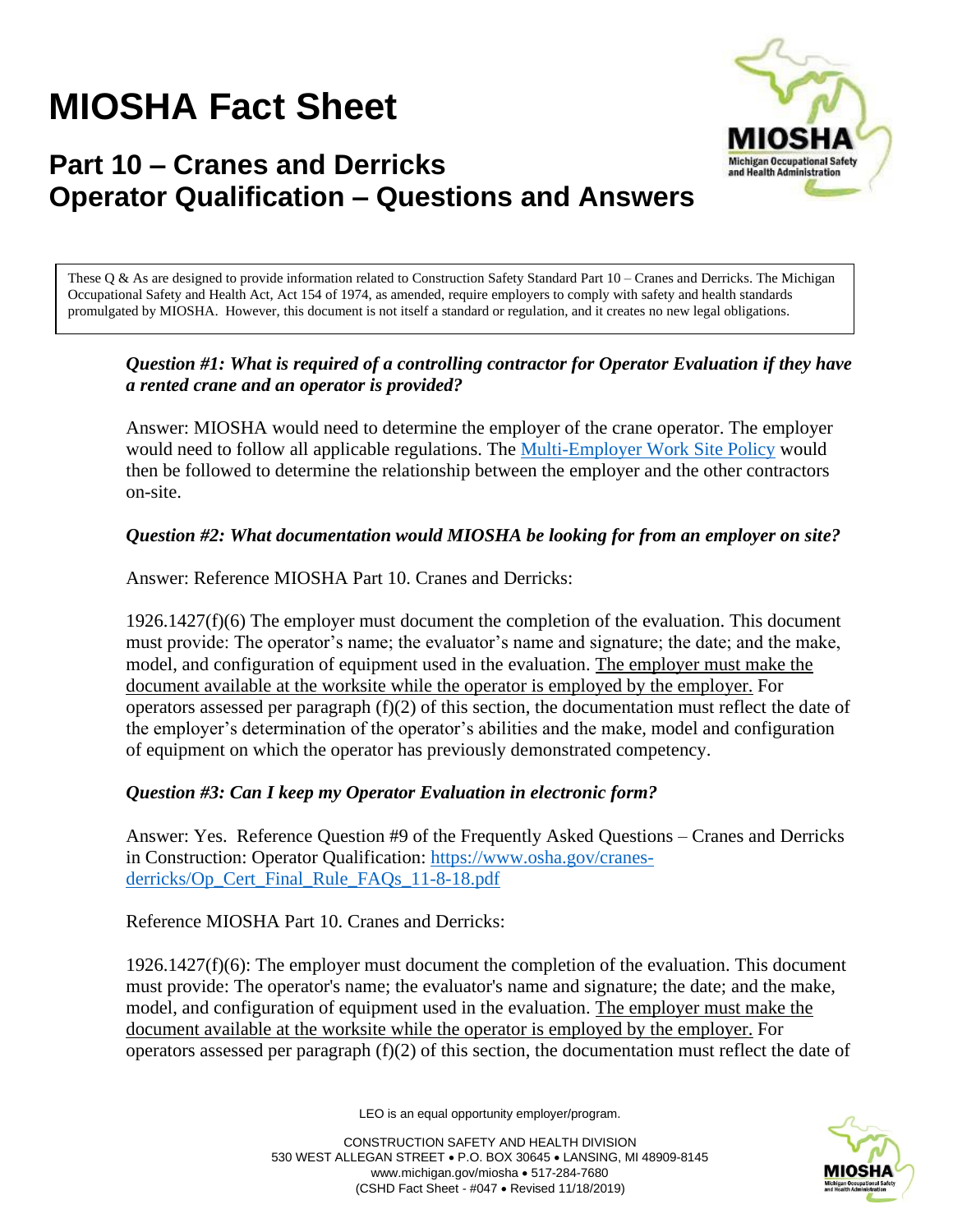the employer's determination of the operator's abilities and the make, model and configuration of equipment on which the operator has previously demonstrated competency.

Reference Page 56229 of the Federal OSHA Cranes and Derricks in Construction: Operator Qualification Preamble: [https://www.govinfo.gov/content/pkg/FR-2018-11-09/pdf/2018-](https://www.govinfo.gov/content/pkg/FR-2018-11-09/pdf/2018-24481.pdf) [24481.pdf](https://www.govinfo.gov/content/pkg/FR-2018-11-09/pdf/2018-24481.pdf)

*Question #4: If I'm a subcontractor using another contractors crane and operator, what are my obligations to ensure the operator is a Qualified and Evaluated Certified Crane Operator?* 

Answer: The [Multi-Employer Work Site Policy](https://adms.apps.lara.state.mi.us/File/ViewDmsDocument/12774) would be used to determine obligations a subcontractor would have under this scenario.

*Question #5: If an Operator is required to use temporary alternative measures for operational aids, would a new evaluation be required, and would it be based on the category (1 or 2) as depicted by the standard?* 

Answer: No.

Reference Page 56219 of the Federal OSHA Cranes and Derricks in Construction: Operator Qualification Preamble: [https://www.govinfo.gov/content/pkg/FR-2018-11-09/pdf/2018-](https://www.govinfo.gov/content/pkg/FR-2018-11-09/pdf/2018-24481.pdf) [24481.pdf](https://www.govinfo.gov/content/pkg/FR-2018-11-09/pdf/2018-24481.pdf)

Reference Page 56223 of the Federal OSHA Cranes and Derricks in Construction: Operator Qualification Preamble: [https://www.govinfo.gov/content/pkg/FR-2018-11-09/pdf/2018-](https://www.govinfo.gov/content/pkg/FR-2018-11-09/pdf/2018-24481.pdf) [24481.pdf](https://www.govinfo.gov/content/pkg/FR-2018-11-09/pdf/2018-24481.pdf)

#### *Question #6: Is an evaluation required for an operator during Assembly/Disassembly?*

Answer: No.

Reference: MIOSHA Part 10. Cranes and Derricks in Construction:

1926.1404(a) Supervision--competent-qualified person.

1926.1404(a)(1) Assembly/disassembly must be directed by a person who meets the criteria for both a competent person and a qualified person, or by a competent person who is assisted by one or more qualified persons ("A/D director").

1926.1404(a)(2) Where the assembly/disassembly is being performed by only one person, that person must meet the criteria for both a competent person and a qualified person. For purposes of this standard, that person is considered the A/D director.

*Question #7: If a contractor only has one designated evaluator on the payroll and that person is also an operator, can he/she evaluate themselves on a crane to meet the requirements of the rule? In other words, can the operator evaluate themselves?*

Answer: No.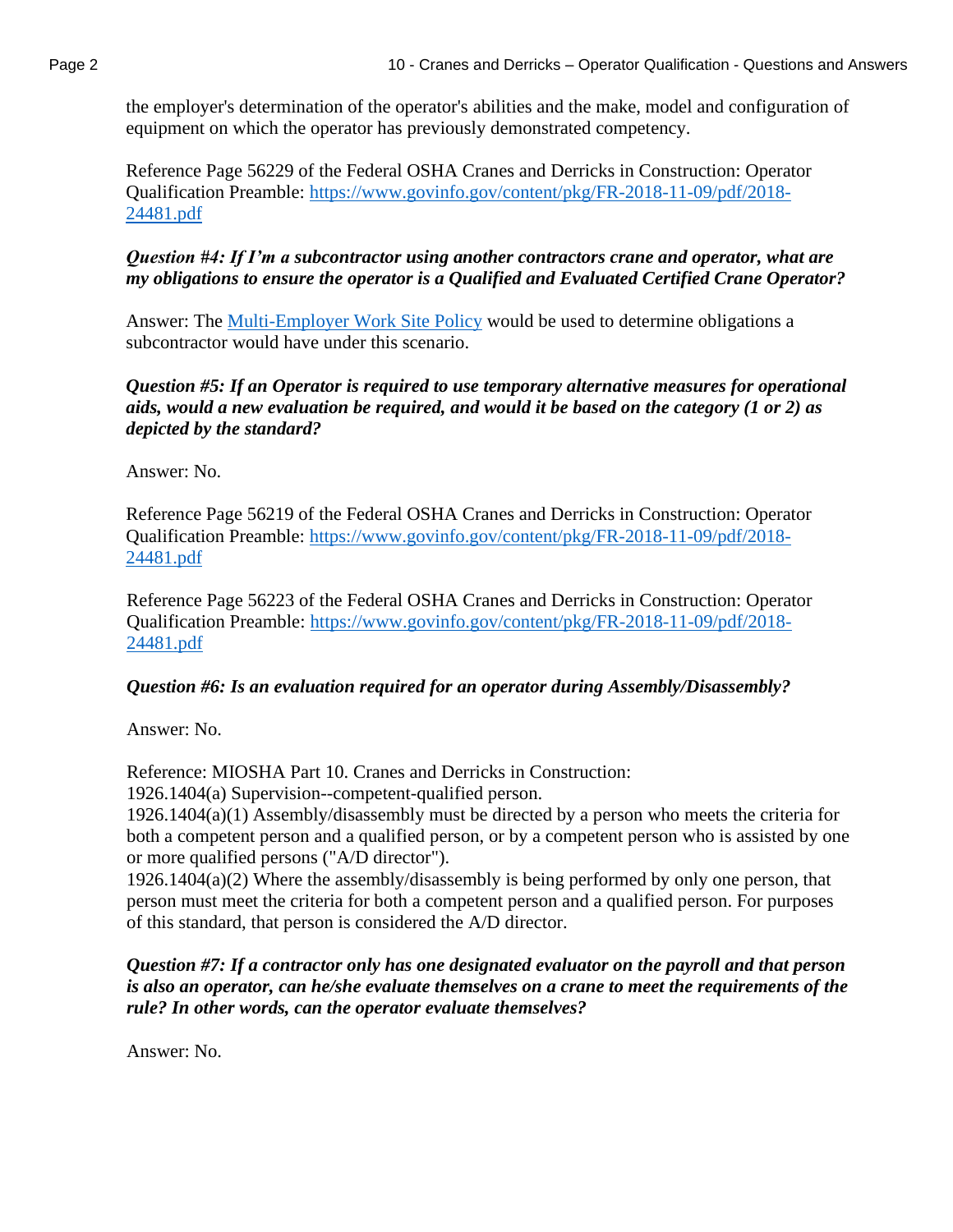Reference Page 56226 of the Federal OSHA Cranes and Derricks in Construction: Operator Qualification Preamble: [https://www.govinfo.gov/content/pkg/FR-2018-11-09/pdf/2018-](https://www.govinfo.gov/content/pkg/FR-2018-11-09/pdf/2018-24481.pdf) [24481.pdf](https://www.govinfo.gov/content/pkg/FR-2018-11-09/pdf/2018-24481.pdf)

#### *Question #8: If the crane is, "maxed out" (at the maximum configuration) and evaluated, then later on the crane is, "scaled back" (configured differently), would it need to be reevaluated?*

Answer: The determination would be based on the following reference below.

Reference Page 56227 and 56228 of the Federal OSHA Cranes and Derricks in Construction Operator Qualification Preamble: [https://www.govinfo.gov/content/pkg/FR-2018-11-](https://www.govinfo.gov/content/pkg/FR-2018-11-09/pdf/2018-24481.pdf) [09/pdf/2018-24481.pdf](https://www.govinfo.gov/content/pkg/FR-2018-11-09/pdf/2018-24481.pdf)

#### *Question #9: If a crane operates a diesel hammer for pile driving then operates a vibratory hammer for setting/removing "Z" pile, would one evaluation cover both operations or would there need to be separate evaluations/re-evaluation?*

Answer: These operations would require two separate evaluations. The Pile Driving operation is specifically unique to the crane. So is the vibration hammer unit for driving "Z" piles.

Reference Page 56223 of the Federal OSHA Cranes and Derricks in Construction: Operator Qualification Preamble: [https://www.govinfo.gov/content/pkg/FR-2018-11-09/pdf/2018-](https://www.govinfo.gov/content/pkg/FR-2018-11-09/pdf/2018-24481.pdf) [24481.pdf](https://www.govinfo.gov/content/pkg/FR-2018-11-09/pdf/2018-24481.pdf)

#### *Questions #10: Will MIOSHA allow the previous knowledge of operators for assessments, especially for in-house people?*

Answer: Yes. Reference MIOSHA Part 10. Cranes and Derricks:

1926.1427(f)(2) For operators employed prior to December 10, 2018, the employer may rely on its previous assessments of the operator in lieu of conducting a new evaluation of that operator's existing knowledge and skills.

Reference Page 56223 and 56224 of the Federal OSHA Cranes and Derricks in Construction Operator Qualification Preamble: [https://www.govinfo.gov/content/pkg/FR-2018-11-](https://www.govinfo.gov/content/pkg/FR-2018-11-09/pdf/2018-24481.pdf) [09/pdf/2018-24481.pdf](https://www.govinfo.gov/content/pkg/FR-2018-11-09/pdf/2018-24481.pdf)

Reference Page 56243 of the Federal OSHA Cranes and Derricks in Construction: Operator Qualification Preamble: [https://www.govinfo.gov/content/pkg/FR-2018-11-09/pdf/2018-](https://www.govinfo.gov/content/pkg/FR-2018-11-09/pdf/2018-24481.pdf) [24481.pdf](https://www.govinfo.gov/content/pkg/FR-2018-11-09/pdf/2018-24481.pdf)

## *Question #11: Will MIOSHA use the December 10, 2018, date for previous experience? Or have an updated date?*

Answer: MIOSHA will be adopting the Federal Standard verbatim, and the December 10, 2018, date will be used. MIOSHA will follow any OSHA enforcement policies that may extend compliance dates.